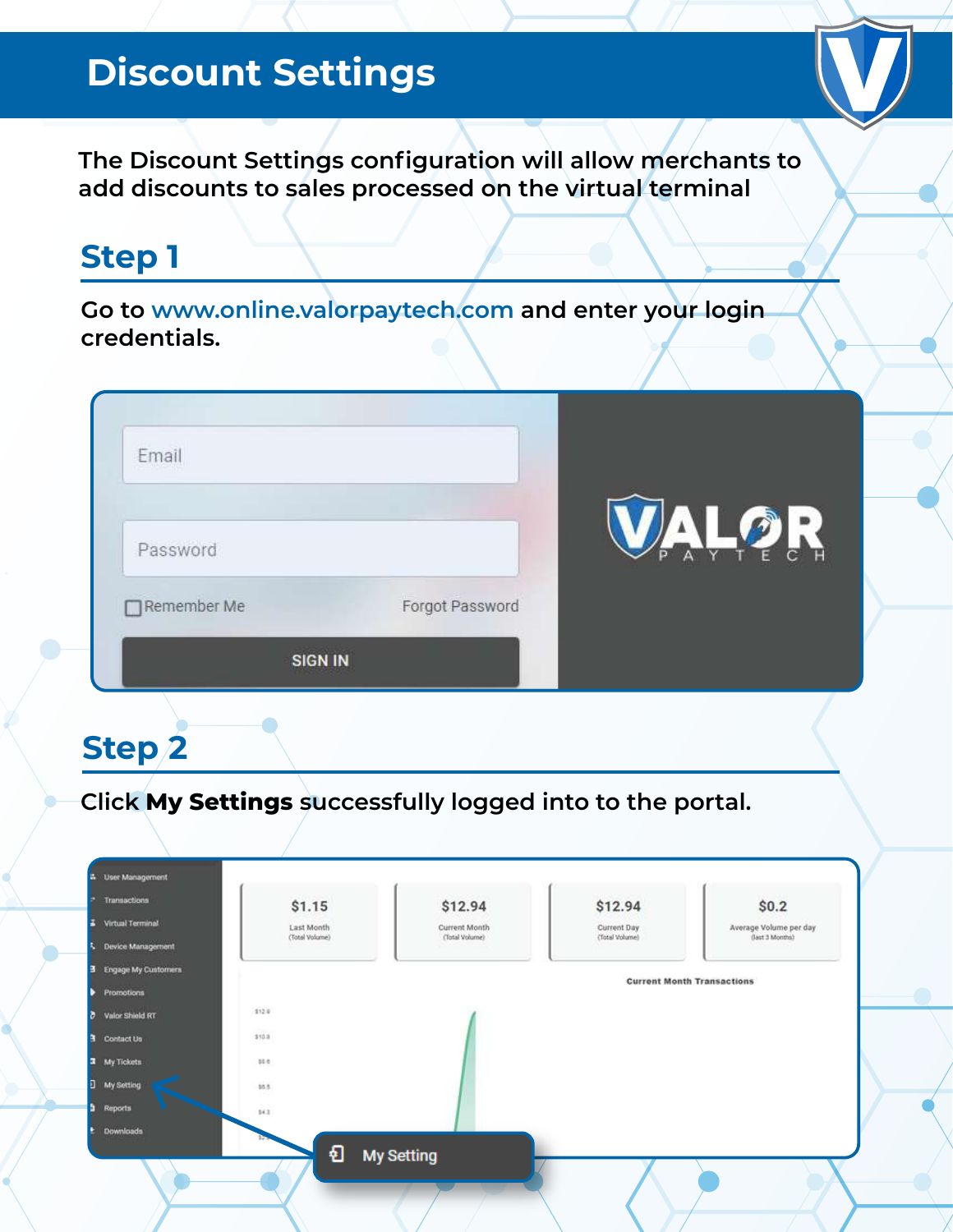**To create a discount template, under Discount Settings click Add Discount at the top right corner of the page.** 

| LØR                                                                   | <b>FADIL'S TEST STORE</b> | <b>All</b>                                |
|-----------------------------------------------------------------------|---------------------------|-------------------------------------------|
| <b>EMAIL SETTINGS</b><br>PRODUCT SETTINGS<br><b>DISCOUNT SETTINGS</b> |                           |                                           |
| $\alpha$                                                              |                           | + ADD DISCOUNT<br>ACTION -                |
| <b>DISCOUNT NAME</b><br>$\Box$                                        |                           | COST                                      |
|                                                                       | No discount found         | Rows per page $25 -$<br>$0 - 0 = 0$<br>3C |
|                                                                       |                           |                                           |
|                                                                       |                           |                                           |
|                                                                       |                           |                                           |
|                                                                       | + ADD DISCOUNT            |                                           |

## **Step 4**

**Enter in properties for the discount such as the discount name, type(Percentage or Flat fee) and the amount for the discount percentage / flat fee. Click Add. Your discount template will now show up under the discount settings tab.** 

|               | <b>ADD DISCOUNT</b>                                |
|---------------|----------------------------------------------------|
| Discount Name | Type<br>Percentage                                 |
| test          | $\%$<br>25.000<br>$\%$<br>$\overline{\phantom{a}}$ |
|               | <b>CANCEL</b><br><b>ADD</b>                        |

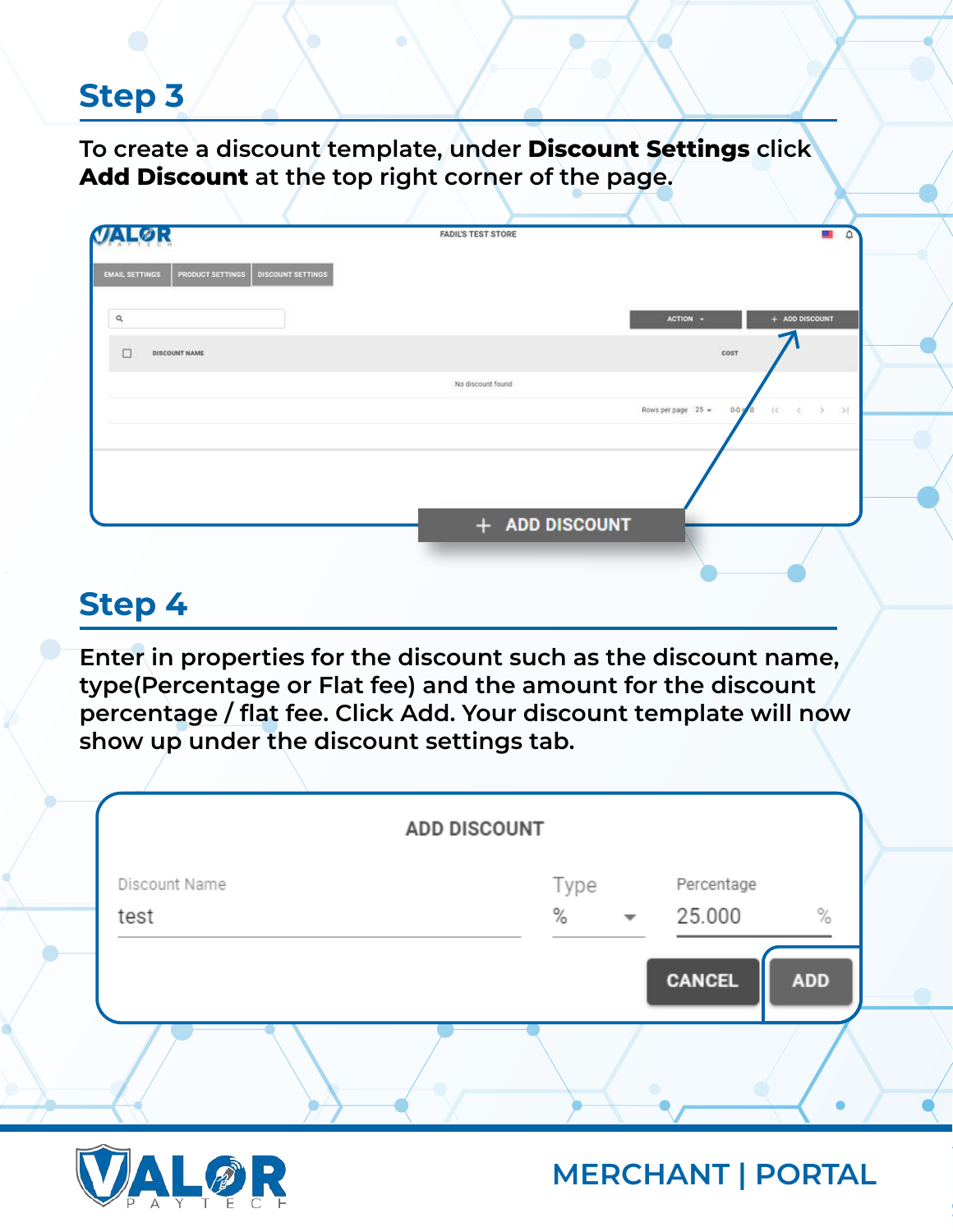#### **Select Virtual Terminal on the sidebar menu**



## **Step 6**

**Scroll down to the Line Item tab and click the checkbox.** 

|                            | Carpholdename | $-101$<br>MM/YV*<br>*L3 benefits applicable for VISA and MASTERCARD commercial card only. |     |        |
|----------------------------|---------------|-------------------------------------------------------------------------------------------|-----|--------|
| Invoice Number             |               | Description                                                                               |     |        |
| Line items<br>SKU          | DESCRIPTION   | OTY<br>UNIT COST                                                                          | TAX | TOTAL  |
| Line Items<br>$\checkmark$ |               | 0.00.<br>$\mathbf{0}$                                                                     | Ο   | \$0.00 |
|                            |               |                                                                                           |     | О      |

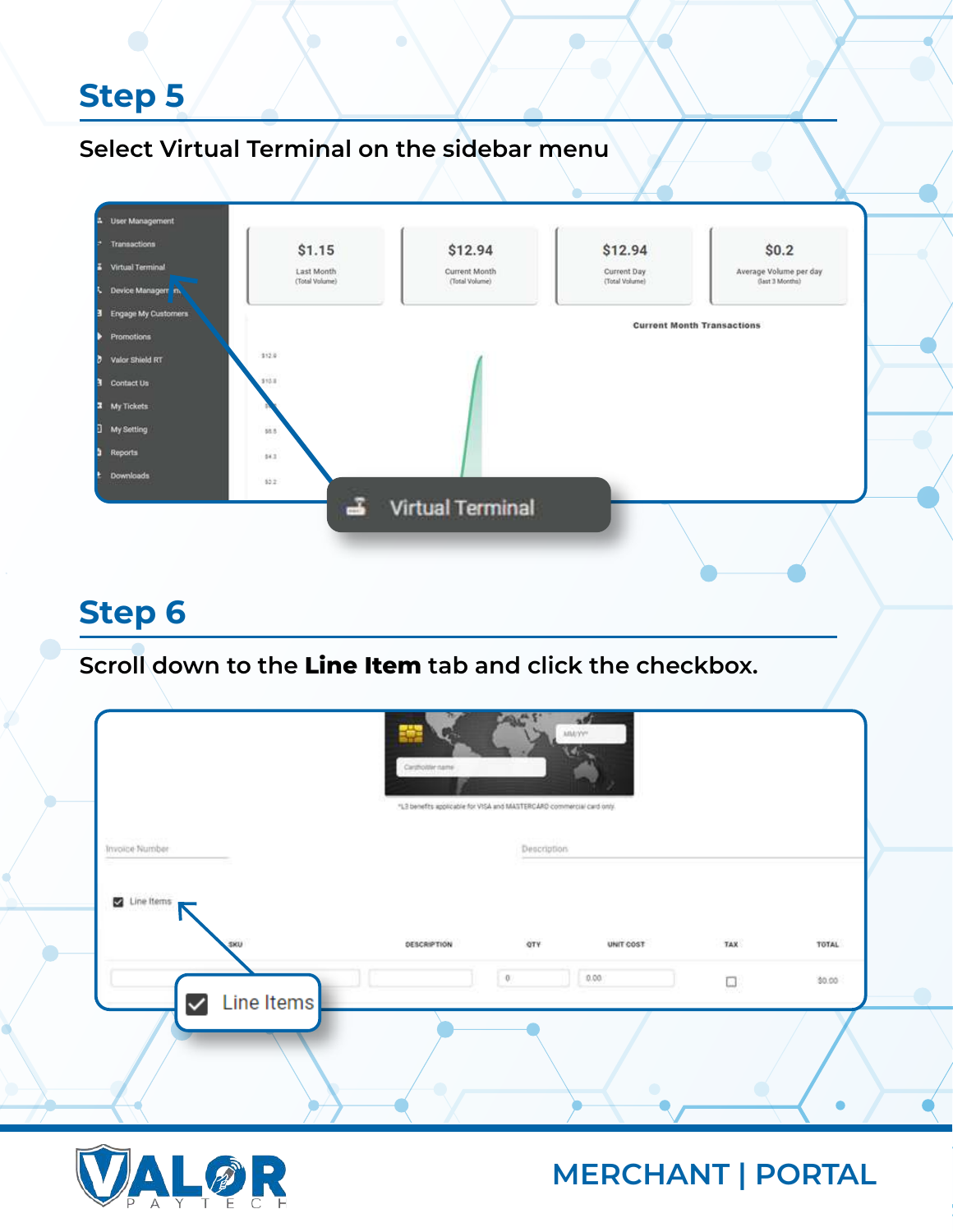**Enter the SKU number of the product you would like to sell at a discount and select the item. The remaining fields will automatically be populated based on the info entered the item.** 

|            | SKU |                 | DESCRIPTION | QTY | UNIT COST | TAX            | TOTAL   |
|------------|-----|-----------------|-------------|-----|-----------|----------------|---------|
| 232323     |     | w<br>test<br>x. |             | t   | 10.00     | $\blacksquare$ | \$10.00 |
| 232323     |     |                 |             |     |           |                |         |
| + ADD ITEM |     |                 |             |     |           |                |         |
| Discounts  |     |                 |             |     |           |                |         |

# **Step 8**

**Click the discounts checkbox & select the dropdown list under Discount Name select the discount template that you would like to apply to the product being sold.** 

| <b>DISCOUNT NAME</b> | COST                         | TOTAL                       |
|----------------------|------------------------------|-----------------------------|
| test                 | $\times$ $\times$<br>25.000% | \$2.50                      |
| $+$ ADD DISCOUNT     |                              | Sub Total:<br>Tax (4.000%): |
|                      |                              | ┻                           |